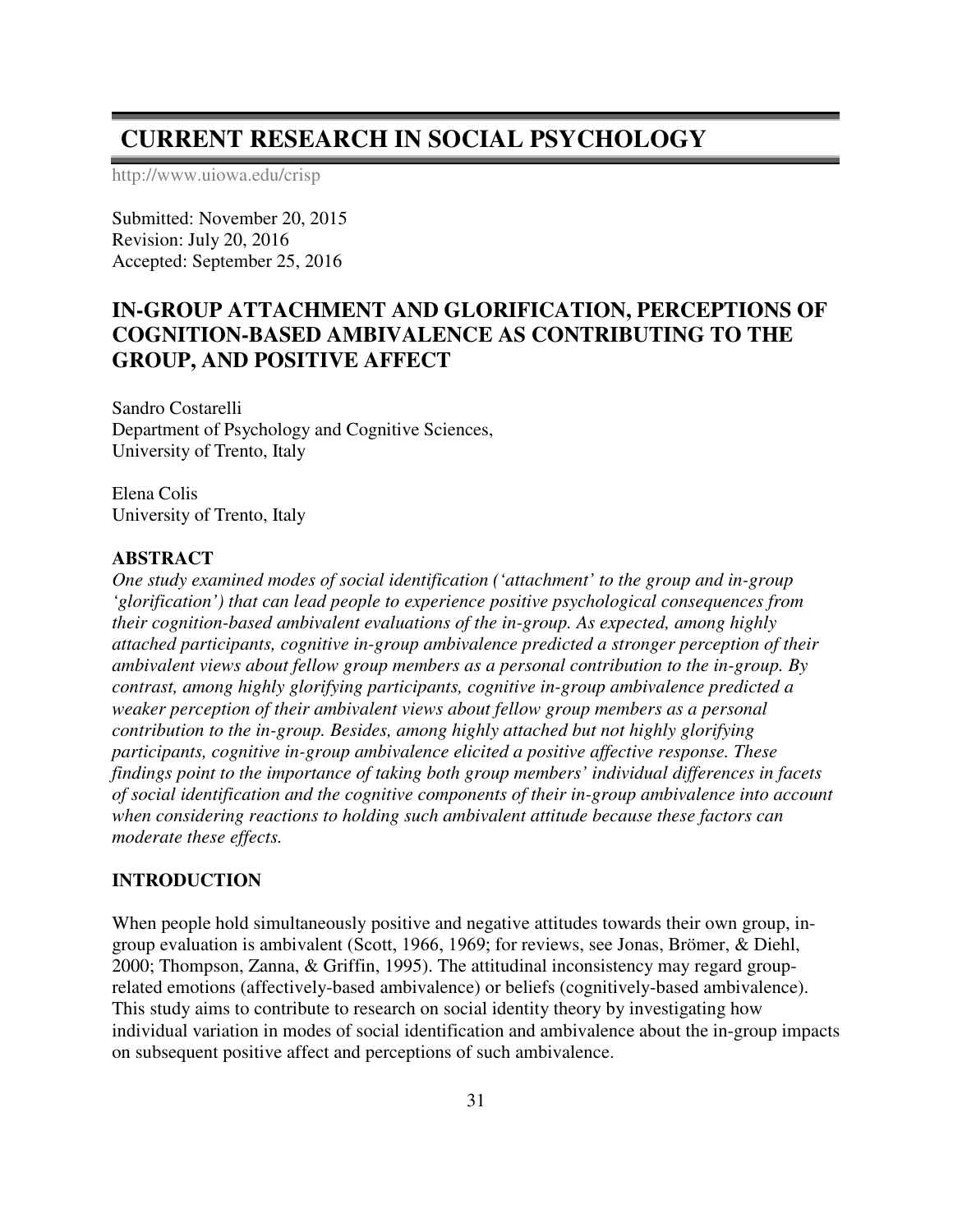#### **Ambivalence as Criticism about the Group**

Based on social identity theory (Tajfel & Turner, 1979, 1986), the evaluation of one's own group is uncritical by default because individuals strive for a (unambivalently) positive self-image (Sedikides, 1993). This suggests that only people who also evaluate negatively, and thus can be characterized as being ambivalent towards, fellow group members can be expected to develop critical views about them.

# **Individual Differences in Modes of Inroup Identification (Attachment and Glorification), and In-group Ambivalence**

On the one hand, strongly identified members can be expected to behave in a manner that, in their estimation, is likely to most benefit the group (Louis, Louis, Taylor, & Douglas, 2005). This suggests that criticism regarding beliefs (i.e. cognitively-based ambivalence) about the group should affect more *positively* high identifiers' emotional response, compared with low identifiers. This should be the case because one's ambivalent view of the in-group is perceived as constructive criticism while ideally aiming to change the group for better (see Schatz, Staub, & Lavine, 1999).

On the other hand, based on social identity theory (Tajfel & Turner, 1979, 1986), group identification should be negatively related to maintaining an ambivalent cognitive representation of the in-group because individuals strive for a (unambivalently) positive self-image (Sedikides, 1993). Consistent with this rationale, prior research shows that expressing ambivalence in cognitions (beliefs) about one's own group influences *negatively* high identifiers' emotional response (e.g., Costarelli, 2011; Costarelli & Sanitioso, 2012).

However, a two-mode conceptualization of in-group identification has recently been proposed by Roccas and colleagues (Roccas, Klar, & Liviatan, 2006). According to it, social identification is composed of *glorification* of the group and *attachment* to it — two partially overlapping tendencies that have been found as positively related in prior research (e.g., Roccas et al., 2006). While glorification is defined as viewing one's own group as superior to outgroups and as a legitimate authority to be respected, attachment reflects defining oneself in terms of membership in a group that is important to the self and to which one is committed.

In the current investigation, we reasoned that individuals who view their group's status as superior to that of others and who tout its outstanding qualities (i.e. high glorifiers) should experience distress if this vision of their own group's supremacy is marred by the fact that there are also negative aspects to the in-group. This should not be the case for those individuals who consider their membership in the group as being important to the self (i.e. highly attached individuals) but who are in principle willing to accept that there is 'good and bad' within their group. Rather, these individuals should be willing to embrace their negative view of their fellow group members in order to improve their own group (*constructive patriotism*: Schatz et al., 1999).

On the basis of the theoretical work reviewed above (Roccas et al., 2006; Schatz et al., 1999;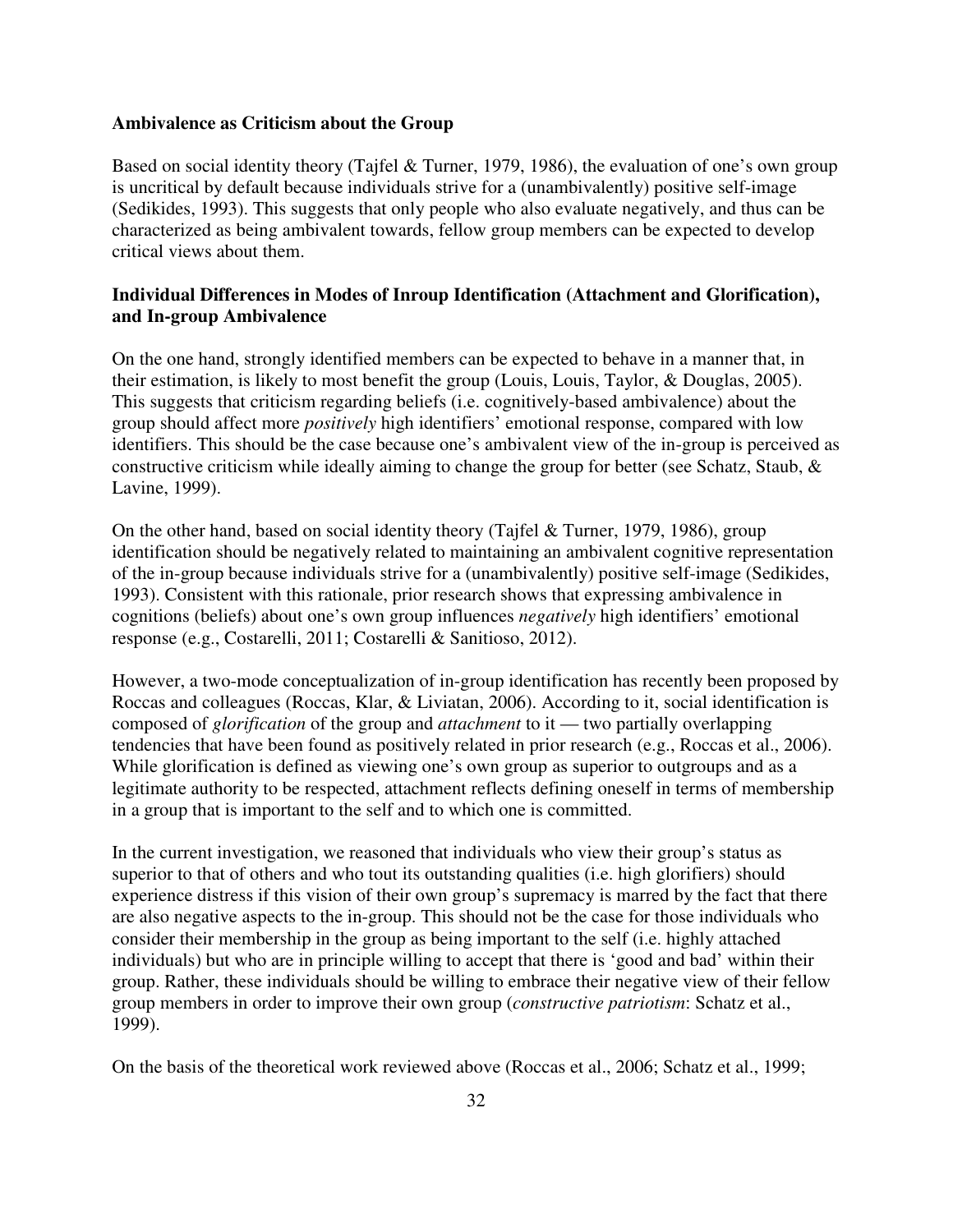Staub, 1997), we expect these two different facets of identification to have *opposing* relations to a range of group-relevant reactions to ambivalence towards the in-group.

In a related vein, Costarelli (2015) showed that those participants who were highly attached to their group did not feel negatively when their beliefs about the group were not uniquely positive but also negative (i.e. ambivalent).

This study also found in-group attachment to be positively related to viewing one's ambivalent beliefs about the in-group as a contribution to the group. This suggests that those who are cognitively and emotionally involved with their group (highly attached individuals) are to some extent also concerned with its shortcomings and are therefore prone to vent out 'pros and cons' regarding their group as a personal contribution to its betterment.

As opposed to those for highly attached individuals, Costarelli (2015) also showed the negative affective response of high glorifiers' acknowledgment of pitfalls and defaults in their group via the expression of their cognitive ambivalence towards the in-group (also see Costarelli, 2011; Costarelli & Sanitioso, 2012).

# **Hypotheses**

On the basis of this prior theoretical and empirical work, we tested the following hypotheses in a correlational study:

H1: Among highly attached participants, cognitively-based in-group ambivalence will be positively related to subsequent positive affect, and;

H2: such effects will not be found among strongly glorifying participants.

H3: Among strongly attached participants, cognition-based ambivalence towards the in-group will be positively related to perceptions of cognition-based ambivalence towards the in-group as contributing to the group.

H4: Among strongly glorifying participants, cognition-based ambivalence towards the in-group will be negatively related to perceptions of cognition-based ambivalence towards the in-group as contributing to the group.

# **METHOD**

### **Participants and Design**

Ninety volunteers (52 women; age: *M* = 43.42, *SD=* 11.45, range: 20-63; 38 men; age: *M* = 40.13, *SD=* 12.63, range: 16-62) took part in the study. The in-group was defined as people from the same country as the participants (i.e. Italians).

### **Procedure and Measures**

Participants received an introduction page and a questionnaire. The introduction page presented the study as part of a larger research project allegedly investigating European workers' attitudes towards various social objects. In the questionnaire, Italians (i.e. participants' national fellow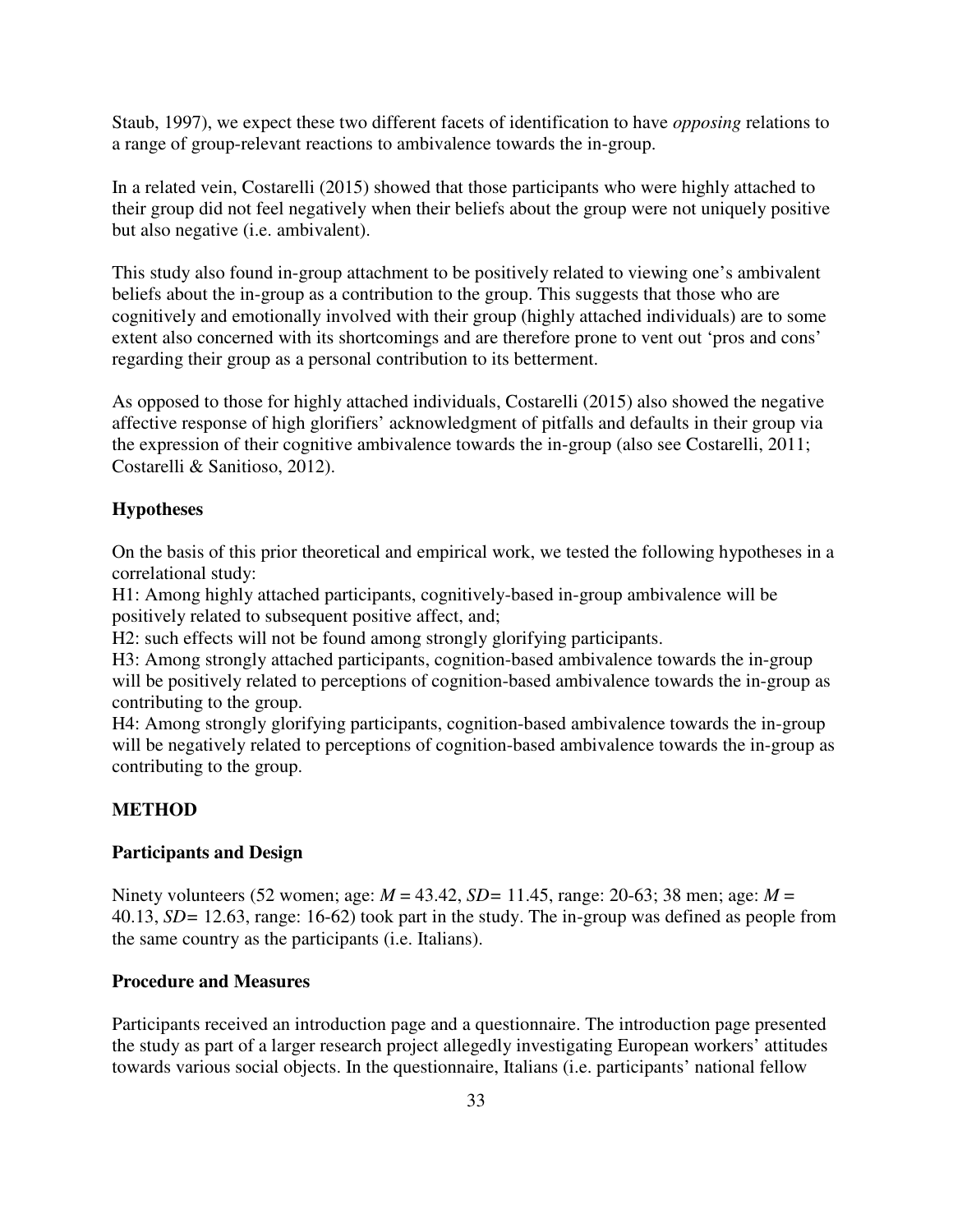group members) was the target in-group. Participants were asked to write down, in the first page of the questionnaire, their responses to the 'attachment' (e.g., "Being an Italian is an important part of my identity") and 'glorification' (e.g., "Italians are better than people from other countries in all respects") scales developed by Roccas et al. (2006), as adapted for the current target in-group. The responses were given on a continuum ranging from 1 (*strongly disagree*) to 7 (*strongly agree*). The attachment (Cronbach's Alpha = .77;  $M = 4.81$ ,  $SD = 1.14$ ) and glorification (Alpha = .81;  $M = 3.69$ ,  $SD = 1.09$ ) scales proved to be reliable and were thus averaged into two separate composite scores.

Then, participants were presented with measures of cognition-based ambivalence towards the ingroup. Participants were asked to indicate the degree to which each item fitted their thoughts about the members of the in-group as a group and not as single individuals. Attitudes were expressed along a 7-point unipolar scale ranging from 1 (*strongly disagree*) to 7 (*strongly agree*). Formula-based ambivalence toward the in-group was operationalized as responses to each of a list of 8 randomly-ordered adjective items purportedly concerning members of the target ingroup. Following Kaplan (1972), this measure was obtained by splitting each of four typically bipolar semantic differential scales into two unipolar items. Thus, one unipolar item assessed the endorsement of the positive pole of the bipolar scale (e.g. *Italians: are not at all likeable*), whereas the other unipolar item measured the endorsement of the negative pole of the bipolar scale (e.g. *Italians: are not at all dislikeable /extremely dislikeable*). This operation resulted in eight unipolar items differing in valence.

The items were in fact components of 4 pairs of antonyms. Four unipolar items were components of four cognitively-based pairs of antonyms (i.e. *precise-superficial*) aimed at assessing cognitively-based positive and negative attitudes toward the in-group. All antonyms were evaluative in nature. However, consistent with the suggestion of Crites, Fabrigar, and Petty  $(1994)$ , the cognitively-based antonyms were focused on the instrumental characteristics of ingroup members. For positively-valenced items a low rating implied less favorability toward the target groups than a high rating; for negatively-valenced items a low rating implied less unfavourability toward the target groups than a high rating.In this way, separate ranking of positivity and negativity simultaneously allowed participants' reports to indicate that they had both positive and negative attitudes to members of the target groups. This methodological artifice allowed us to calculate the measure of ambivalence that we used in this

Ratings of the in-group expressed on the positively- and the negatively-valenced items were moderately correlated ( $rs = -0.47$ ). Therefore, the computation of in-group ambivalence appeared methodologically justified. Among the various existing indices (see Thompson et al., 1995, for a comparative review), the Griffin's formulation was used to calculate ambivalence (as per Thompson et al., 1995). This formula produces a score that is a function of the simultaneous intensity of the positive and negative ratings,  $(P+N)/2$ -  $[P-N]$ , where  $P =$  positive attitude score, and  $N$  = negative attitude score. Thus, cognitively-based in-group ambivalence scores were computed for each participant. The cognition-based ambivalence towards the in-group index proved to be reliable (Alpha = .86,  $M = 2.55$ ,  $SD = 1.24$ ) and was thus averaged into a composite score.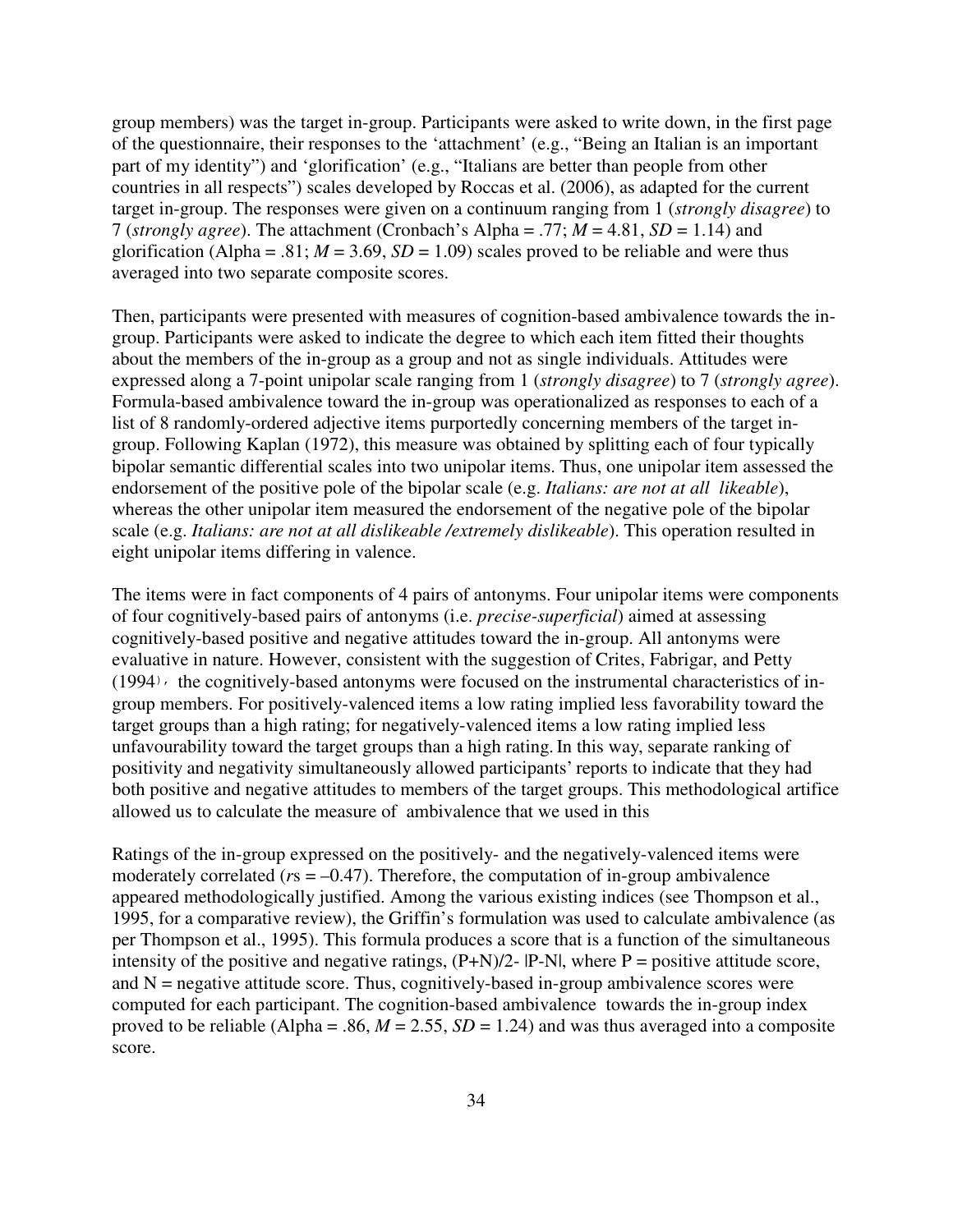The assessment of participants' perceptions concerning the contribution to the in-group of holding ambivalent beliefs concerning one's own group followed. To this end, one randomlyordered two-item scale was used for each attitude domain (*Viewing nationals in a mixed / both positive and negative way can contribute to one's own national group*). The responses were given on a continuum ranging from 1 (*strongly disagree*) to 7 (*strongly agree*). The scale items showed good internal consistency and were thus averaged into a composite score of contribution to the in-group of one's own cognitively-based in-group ambivalence Alpha = .76, *M* = 4.42, *SD*  $= 1.48$ ).

Finally, on the following page of the questionnaire, participants were administered the positive affect measure. Positive affect was assessed with an affect adjective list. This list was modeled after the circumplex model of affective experiences developed by Watson and Tellegen (1985). Specifically, we included those affect adjective items that have been used in past research to measure positive affectivity resulting from goal achievement (e.g., Kunzman & Baltes, 2003). This choice was driven by the fact that this specific dimension of positive affect taps on the hypothesized potential for cognitively-based in-group ambivalence to evoke positive affect because of its achieving the psychological goal of contributing the in-group. For this reason, participants' negative affective response was not expected to have any predictive value and was therefore not assessed.

Respondents were asked to indicate the extent to which each of three positive emotion adjectives (*glad, proud, satisfied*) applied to how they were feeling. Participants were instructed not to think too much about their ratings and instead to give quick, gut-level responses. This precise indication was meant as providing respondents with the sense that they should not experience any guilt with respect to their prior evaluation of the in-group. Finally, a positive affect index was constructed by averaging each participant's score for the items. This choice was validated by the results of a Principal components analysis on the emotion items. A one-factor solution was extracted accounting for 60% of the variance. All factor loadings exceeded .87. Furthermore, this combined measure had a very good internal consistency (Alpha = .80). This was examined as a dependent variable ( $M = 4.63$ ,  $SD = 1.09$ ).

Finally, participants were asked to indicate their age and gender. Before leaving, participants were fully debriefed and thanked.

## **RESULTS**

There were no gender main or interaction effects, and these will not be discussed further. Preliminary correlation analyses ascertained that the cognitive ambivalence index did not correlate with in-group attachment or glorification (*r*s 0.12 and -0.08, respectively), thus allowing us to use them as independent variables in a general linear model (GLM) procedure. To this end, in-group glorification and attachment as well as cognition-based in-group ambivalence were mean-centered (Aiken and West, 1991). The GLM procedure outputs *F* values instead of *t* values, but it is equivalent to using a regression procedure with effect coding of dichotomous variable(s).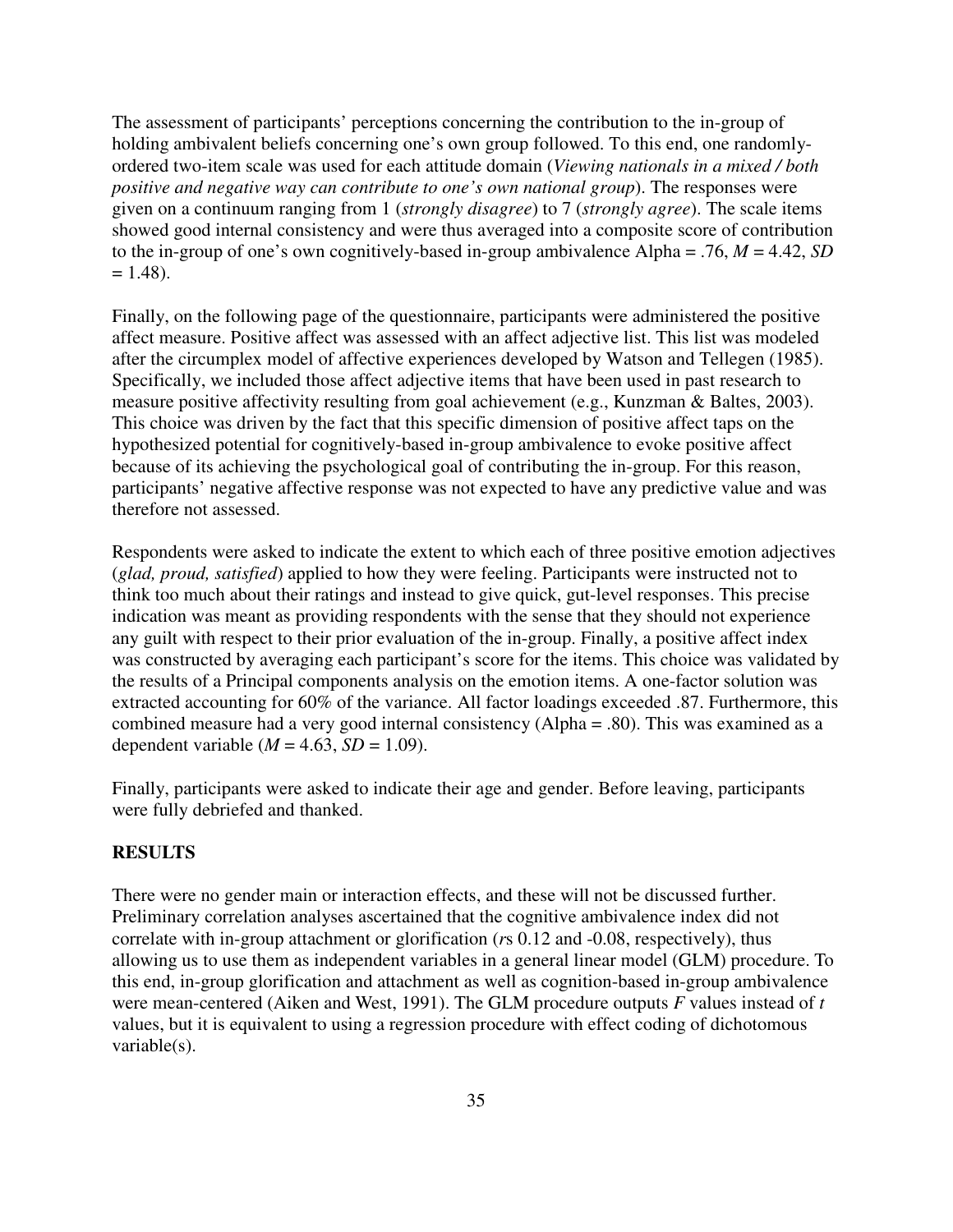In two separate univariate analyses using the GLM described earlier, we treated the scores for positive affect and perceived contribution to the group of cognitively-based in-group ambivalence as a dependent variable. Following the procedure used in prior research on in-group attachment and glorification (e.g., Roccas et al., 2006), controlling for each of the two identification mode when examining the interaction effects of the other identification mode with in-group ambivalence, in the following analyses it will be possible to isolate the interaction effects of attachment without glorification (and vice versa) and in-group ambivalence on the dependent measures.

## **Positive Affect**

Using the GLM described earlier, no significant main effects emerged, *F*s(1, 89) < 3.89, *p*s > .09. As also expected, while the cognition-based ambivalence X glorification interaction was not significant,  $F(1, 89) = -1.83$ ,  $p = .070$ , the cognition-based ambivalence X attachment interaction was statistically significant,  $F(1, 89) = 2.21$ ,  $p = .030$ .

As predicted, cognition-based in-group ambivalence did not affect positive affect among scarcely attached participants (1 *SD* below the mean),  $B = .06$ ,  $t = 0.64$ ,  $p = .52$ , but it positively influenced positive affect among highly attached participants (1 *SD* above the mean),  $B = .40$ ,  $t =$ 2.53,  $p = .015$ . The related correlation coefficients in these two subsamples were statistically different from each other,  $Z - 1.64$ ,  $p = .050$ , *one-tailed*. All higher-order interactions between the independent variables were not statistically significant,  $Fs(1, 89) < 1.25$ ,  $ps > .26$ .

Perceived contribution to the group of cognitively-based in-group ambivalence

On this score, using the GLM described earlier, as predicted, a main effect of in-group attachment emerged,  $F(1, 89) = 5.10$ ,  $p = .026$ , such that participants perceived their cognitionbased ambivalence towards the in-group to be contributing to the group to the extent that their cognition-based in-group ambivalence was greater,  $B = .31$ ,  $t = 2.26$ ,  $p = .026$ .

No other main effects were statistically significant, *F*s(1, 89) < 1.13, *p*s > .29. In line with predictions, the cognition-based in-group ambivalence X attachment interaction was not significant,  $F1$ ,  $89$ ) = 0.27  $p = .87$ , while the cognition-based in-group ambivalence X glorification interaction was statistically significant,  $F(1, 89) = 8.78$ ,  $p = .004$ .

Weakly glorifying participants (1 *SD* below the mean) perceived their cognition-based ambivalence towards the in-group to be contributing to the group to the extent that their cognition-based in-group ambivalence was greater,  $B = .40$ ,  $t = 2.37$ ,  $p = .022$ . By contrast, strongly glorifying participants (1 *SD* above the mean) perceived their cognition-based ambivalence towards the in-group to be less contributing to the group to the extent that their cognition-based in-group ambivalence was greater,  $B = -0.38$ ,  $t = -2.19$ ,  $p = .034$ . All higherorder interactions were not statistically significant, *F*s(1, 89) < 1.26, *p*s > .27.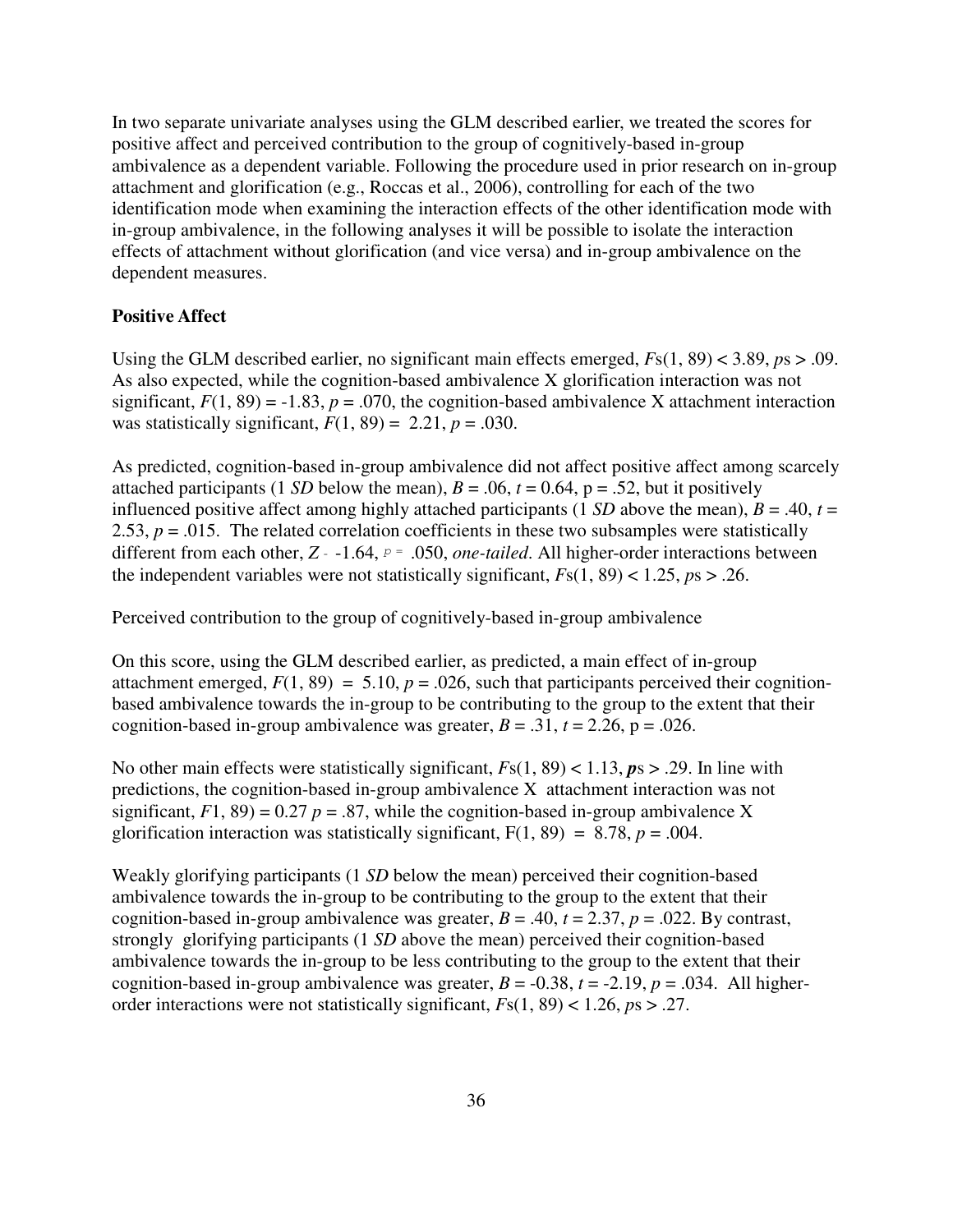#### **DISCUSSION**

The current data complement prior evidence on the psychological implications of individual differences in facets of in-group identification by highlighting the opposing valence of the psychological consequences of being ambivalent towards one's group for high glorifiers and highly attached individuals.

Specifically, while being consistent with previous theoretical work (e.g., Packer, 2008; Roccas et al., 2006; Schatz & Staub, 1997; Staub, 1997) and prior research (e.g., Costarelli, 2011, 2015; Costarelli & Sanitioso, 2012), these findings are novel in that they constitute the first demonstration of the role played by cognitive in-group ambivalence in those perceptions related to contributing to the betterment of one's own group. Taken together, the results from the present study suggest that highly attached individuals with ambivalent beliefs about the in-group perceive such ambivalence as an attitude that other group members will view as being a defensible, balanced, and realistic reaction to their appraisal of both the positive and the negative stereotypic traits of the in-group, which ultimately can contribute to the group. As a consequence, this appears to provide highly attached individuals with sufficient "rational" justification to be overtly ambivalent towards fellow group members. Importantly, this suggests that the greater subsequent levels of positive affect that highly attached members experience after expressing such in-group ambivalence reflects their feeling safe at overtly showing an otherwise sanctioned form of in-group attitude.

In conclusion, we have sought to demonstrate that far from the reasonable, balanced bit of cultural knowledge they are often treated as, ambivalent attitudes that are based on beliefs about in-group members may represent a clandestine means proliferating social beliefs about the ingroup that ultimately can counter the status quo with respect to critical aspects of in-group members. When we consider the extent to which ambivalent attitudes are often seamlessly integrated into public discourse, the implications of these findings seem significant indeed. Importantly, the present research demonstrates the extent to which ambivalent attitudes regarding stereotypic traits of the in-group may be uniquely capable at not only voicing evaluations that those members who strongly "glorify" the in-group eschew as self-threatening but also at facilitating the development of critical views on the in-group that may contribute to its betterment over time for the more "attached" members. These important, differential consequences of cognitive in-group ambivalence for in-group attitudes may help to interpret the often encountered "blocked" condition that prevents many groups to undergo changing for better by getting rid of their problematic aspects over time.

#### **REFERENCES**

Aiken, L. S., & West, S. G. (1991). *Multiple Regression: Testing and interpreting interactions*. Newbury park, CA: Sage.

Costarelli, S. (2011). In-group ambivalence and experienced discomfort: The moderating roles of affective vs. cognitive attitudinal basis and group identification. *Group Dynamics, 15*, 187-200.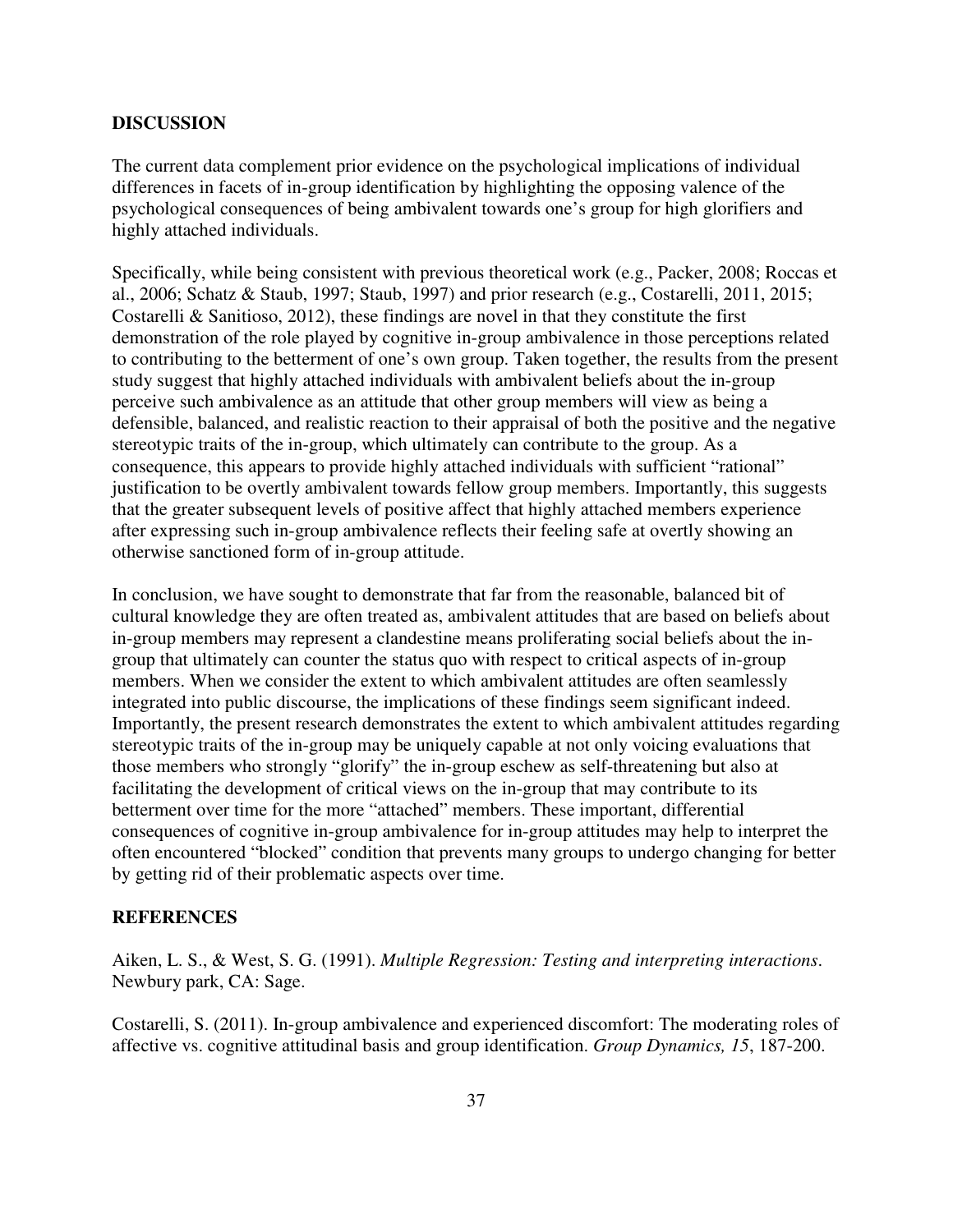Costarelli, S. (2015). The Pros and Cons of In-group Ambivalence: The Moderating Roles of Attitudinal Ambivalence and Individual Differences in In-group Attachment and Glorification. *Current Research in Social Psychology.* 

Costarelli, S., & Sanitioso, R. B. (2012). In-group ambivalence and experienced discomfort: The moderating roles of affective versus cognitive attitudinal basis, group identification, as mediated by negative beliefs about the in-group*. Journal of Social Psychology, 152*, 158-173.

Crites, S. L., Fabrigar, L. R., & Petty, R. E. (1994). Measuring the affective and cognitive properties of attitudes: Conceptual and methodological issues. *Personality and Social Psychology Bulletin, 20*, 619-634.

Jonas, K., Brömer, P., & Diehl, M. (2000). Attitudinal ambivalence. In W. Stroebe & M. Hewstone (Eds), *European Review of Social Psychology, 11*, 35-74.

Kaplan, K. J. (1972). On the ambivalence-indifference problem in attitude theory and measurement: A suggested modification of the semantic differential technique. *Psychological Bulletin, 77*, 361-372.

Louis, W. R., Louis, W. R., Taylor, D. M., & Douglas, R. L. (2005). Normative influence and rational conflict decisions: Group norms and cost-benefit analyses for intergroup behaviour. *Group Processes and Intergroup Relations, 8*, 355-374.

Packer, D. J. (2008). On being both with us and against us: A normative conflict model of dissent in social groups. *Personality and Social Psychology Review, 12*, 50-72.

Roccas, S., Klar, Y., & Liviatan, I. (2006). The paradox of group-based guilt: Modes of national identification, conflict vehemence, and reactions to the in-group's moral violations. *Journal of Personality and Social Psychology, 91*, 698-711.

Schatz R. T., & Staub, E. (1997). Manifestations of blind and constructive patriotism: Personality correlates and individual-group relations. In D. Bar-Tal & E. Staub (Eds.), *Patriotism in the lives of individuals and nations*.(pp. 229-245). New York: Nelson-Hall.

Schatz, R. T., Staub, E., & Lavine, H. (1999). On the varieties of national attachment: Blind versus constructive patriotism. *Political Psychology, 20*, 151-174.

Scott, W. A.. (1966). Measures of cognitive structures. *Multivariate Behavior Research, 1*, 391- 395.

Scott, W. A. (1969). Structure of natural cognitions. *Journal of Personality and Social Psychology, 12*, 261-278.

Sedikides, C. (1993). Assessment, enhancement, and verification determinants of the self-